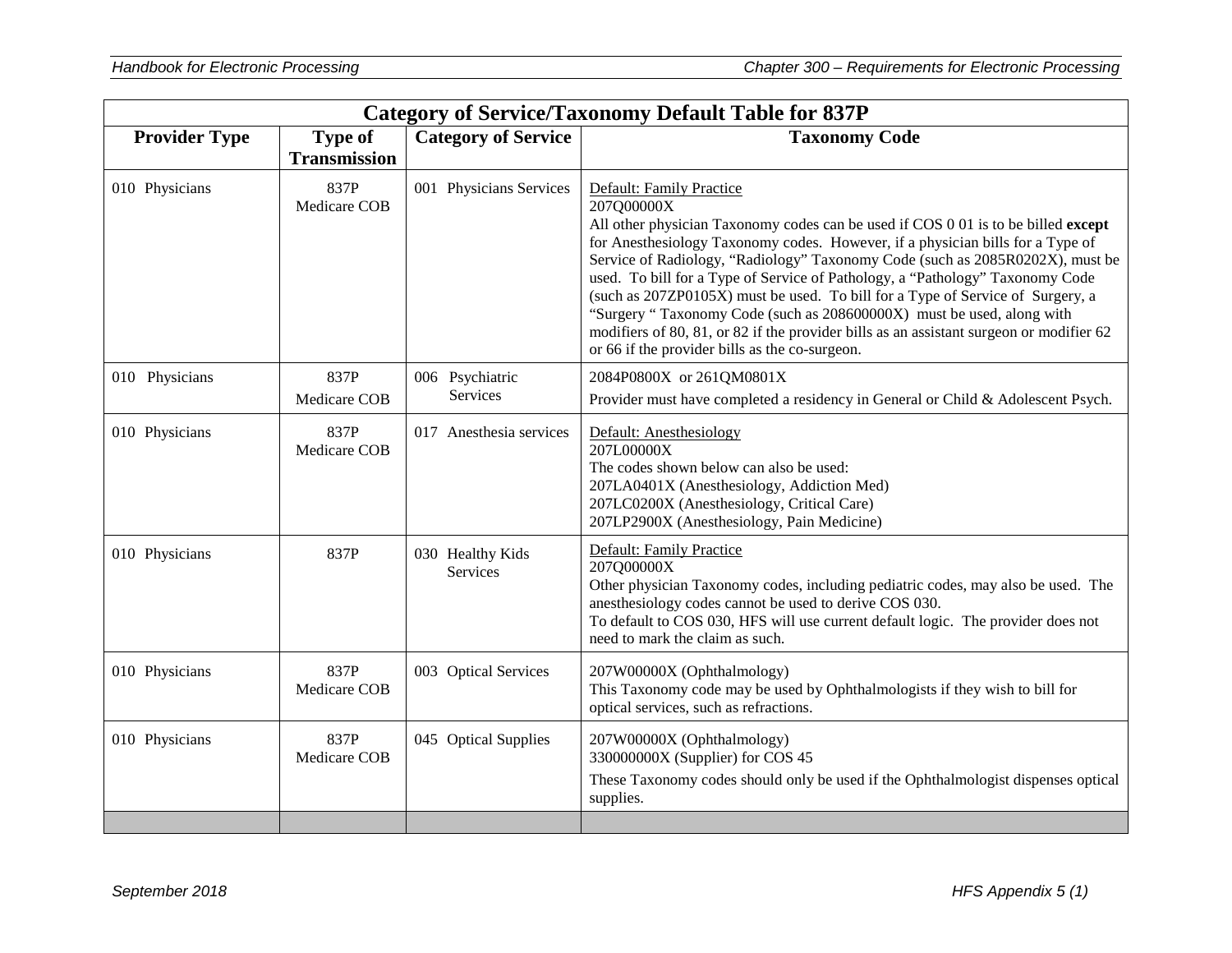|                      | <b>Category of Service/Taxonomy Default Table for 837P</b> |                                       |                                                                                                                                                            |  |
|----------------------|------------------------------------------------------------|---------------------------------------|------------------------------------------------------------------------------------------------------------------------------------------------------------|--|
| <b>Provider Type</b> | <b>Type of</b><br><b>Transmission</b>                      | <b>Category of Service</b>            | <b>Taxonomy Code</b>                                                                                                                                       |  |
| 011 Dentists         | 837D<br>Medicare COB                                       | 002 Dental Services                   | Default: Dentist<br>122300000X<br>All others dentist Taxonomy codes may also be used if billing for COS 002.                                               |  |
| 011 Dentists         | 837D<br>Medicare COB                                       | 017 Anesthesia Services               | Default: Dentist*<br>122300000X<br>All others dentist Taxonomy codes may also be used if billing for COS 002.                                              |  |
| 011 Dentists         | 837P<br>Medicare COB                                       | 001 Physician Services                | 1223X0400X (Surgery, Oral and Maxillofacial)<br>This code must be used if the Dentist wishes to bill for COS 001, using the 837P.                          |  |
|                      |                                                            |                                       |                                                                                                                                                            |  |
| 012 Optometrists     | 837P<br>Medicare COB                                       | 003 Optometric<br>Services            | Default: Optometrist<br>152W00000X in conjunction with a HCPCS code denoting an optical service.<br>All other Optometrist Taxonomy Codes can also be used. |  |
| 012 Optometrists     | 837P<br>Medicare COB                                       | 045 Optical Supplies                  | Default: Optometrist<br>152W00000X in conjunction with a HCPCS code denoting an optical supply.<br>All other Optometrist Taxonomy Codes can also be used.  |  |
| 012 Optometrists     | 837P<br>Medicare COB                                       | 001 Physician Services                | Default: Optometrist<br>152W00000X in conjunction with a DPA/TPA HCPCS code<br>All other Optometrist Taxonomy Codes can also be used.                      |  |
|                      |                                                            |                                       |                                                                                                                                                            |  |
| 013 Podiatrists      | 837P/<br>Medicare COB                                      | Podiatric Services<br>04              | Default: Podiatrist, General Practice<br>213EG0000X (Podiatrist, General Practice)<br>All other Podiatrist Taxonomy Codes can also be used                 |  |
|                      |                                                            |                                       |                                                                                                                                                            |  |
| 014 Chiropractors    | 837P/<br>Medicare COB                                      | Chiropractic<br>05<br><b>Services</b> | Default: Chiropractor<br>111N00000X                                                                                                                        |  |
|                      |                                                            |                                       |                                                                                                                                                            |  |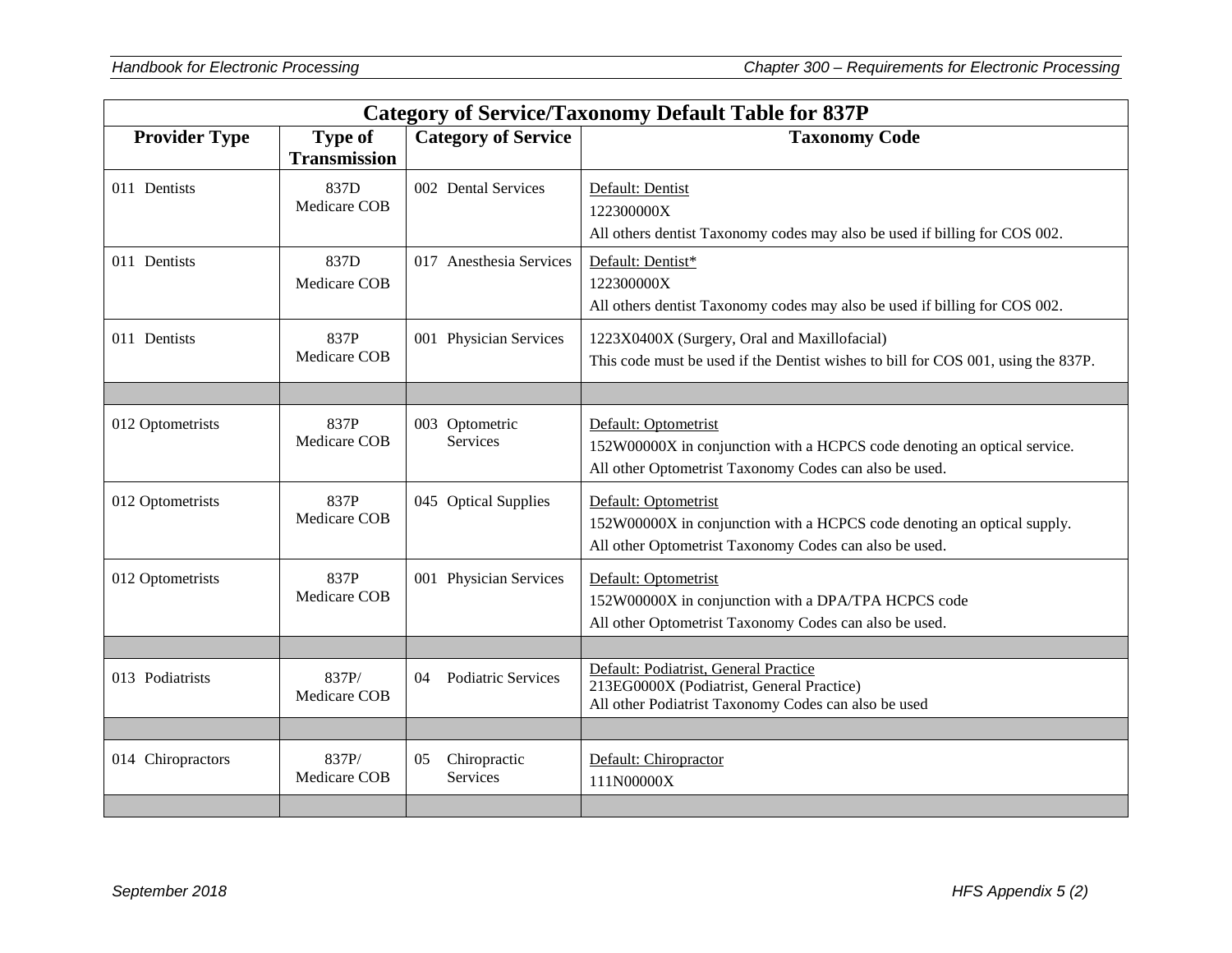|                                 | <b>Category of Service/Taxonomy Default Table for 837P</b> |                                    |                                                                                                                                                                                                                                                                                                                                |  |
|---------------------------------|------------------------------------------------------------|------------------------------------|--------------------------------------------------------------------------------------------------------------------------------------------------------------------------------------------------------------------------------------------------------------------------------------------------------------------------------|--|
| <b>Provider Type</b>            | <b>Type of</b><br><b>Transmission</b>                      | <b>Category of Service</b>         | <b>Taxonomy Code</b>                                                                                                                                                                                                                                                                                                           |  |
| 016 Nurse Practitioners         | 837P                                                       | 030 Healthy Kids                   | <b>Default: Nurse Practitioner</b><br>363L00000X<br>To default to COS 030, HFS will use current default logic. The provider does not<br>need to mark the claim as such.                                                                                                                                                        |  |
| 016 Nurse Practitioners         | 837P<br>Medicare COB                                       | 057 Nurse Practitioner<br>Services | Default: Nurse Practitioner<br>363L00000X                                                                                                                                                                                                                                                                                      |  |
| 020 Registered Nurses           | 837P<br>Medicare COB                                       | 010 Nursing Services               | Default: Registered Nurse<br>163W00000X<br>All other "Registered Nurse" Taxonomy Codes, except 367500000X (Nurse<br>Anesthetist, Certified Registered) and 367A00000X (Midwife, Certified) may be<br>used.                                                                                                                     |  |
| 020 Registered Nurses           | 837P<br>Medicare COB                                       | 017 Anesthesia Services            | 367500000X (Nurse Anesthetist, Certified Registered)                                                                                                                                                                                                                                                                           |  |
| 020 Registered Nurses           | 837P<br>Medicare COB                                       | 018 Midwife Services               | 367A00000X (Midwife, Certified)                                                                                                                                                                                                                                                                                                |  |
| 020 Registered Nurses           | 837P                                                       | 030 Healthy Kids<br>Services       | Default: Registered Nurse<br>163W00000X<br>All other "Registered Nurse" Taxonomy Codes, except 367500000X (Nurse<br>Anesthetist, Certified Registered) and 367A00000X (Midwife, Certified) may be<br>used. To default to COS 030, HFS will use current default logic. The provider does<br>not need to mark the claim as such. |  |
|                                 |                                                            |                                    |                                                                                                                                                                                                                                                                                                                                |  |
| 021 Licensed Practical<br>Nurse | 837P<br>Medicare COB                                       | 010 Nursing Services               | Default: Licensed Practical Nurse<br>164W00000X                                                                                                                                                                                                                                                                                |  |
|                                 |                                                            |                                    |                                                                                                                                                                                                                                                                                                                                |  |
| 022 Physical Therapists         | 837P<br>Medicare<br>COB                                    | 011 Physical Therapy<br>Services   | Default: Physical Therapist<br>225100000X<br>All other Physical Therapist Taxonomy Codes may also be used.                                                                                                                                                                                                                     |  |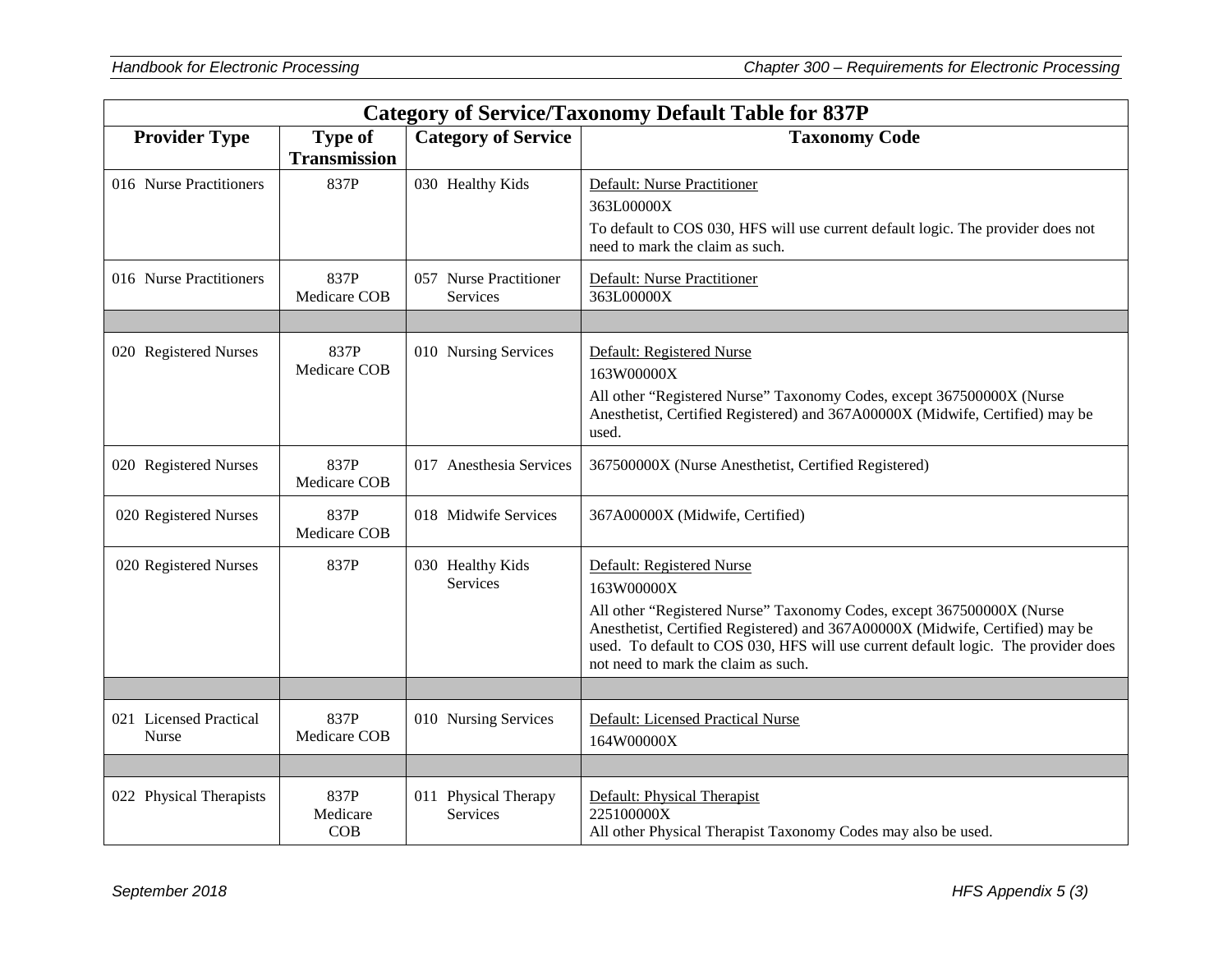|                                | <b>Category of Service/Taxonomy Default Table for 837P</b> |                                             |                                                                                                                                                    |  |
|--------------------------------|------------------------------------------------------------|---------------------------------------------|----------------------------------------------------------------------------------------------------------------------------------------------------|--|
| <b>Provider Type</b>           | <b>Type of</b><br><b>Transmission</b>                      | <b>Category of Service</b>                  | <b>Taxonomy Code</b>                                                                                                                               |  |
| 022 Physical Therapists        | 837P                                                       | <b>Medical Equipment</b><br>41              | Default: Physical Therapist<br>225100000X In conjunction with Medical Equipment HCPCS code.<br>EARLY INTERVENTION PROVIDERS ONLY                   |  |
| 022 Physical Therapists        | 837P                                                       | 048 Medical Supplies                        | Default: Physical Therapist<br>225100000X<br>In conjunction with Medical Supplies HCPCS code.<br>EARLY INTERVENTION PROVIDERS ONLY                 |  |
|                                |                                                            |                                             |                                                                                                                                                    |  |
| 023 Occupational<br>Therapists | 837P<br>Medicare COB                                       | 012 Occupational<br><b>Therapy Services</b> | Default: Occupational Therapist<br>225X00000X<br>All other Occupational Therapist Taxonomy Codes may be used, also.                                |  |
| 023 Occupational<br>Therapists | 837P<br>Medicare<br>COB                                    | 041 Medical Equipment                       | Default: Occupational Therapist<br>225X00000X<br>225100000X In conjunction with Medical Equipment HCPCS code.<br>EARLY INTERVENTION PROVIDERS ONLY |  |
| 023 Occupational<br>Therapists | 837P<br>Medicare<br>COB                                    | 048 Medical Equipment                       | Default: Occupational Therapist<br>225X00000X<br>In conjunction with Medical Supplies HCPCS code.<br>EARLY INTERVENTION PROVIDERS ONLY             |  |
|                                |                                                            |                                             |                                                                                                                                                    |  |
| 024 Speech Therapists          | 837P<br>Medicare COB                                       | 013 Speech Therapy                          | Default: Speech-Language Pathologist<br>235Z00000X<br>All other Speech-Language Pathologist may be used, also                                      |  |
| 024 Speech Therapists          | 837P                                                       | 041 Medical Equipment                       | Default: Speech-Language Pathologist<br>235Z00000X<br>In conjunction with Medical Equipment HCPCS code.<br>EARLY INTERVENTION PROVIDERS ONLY       |  |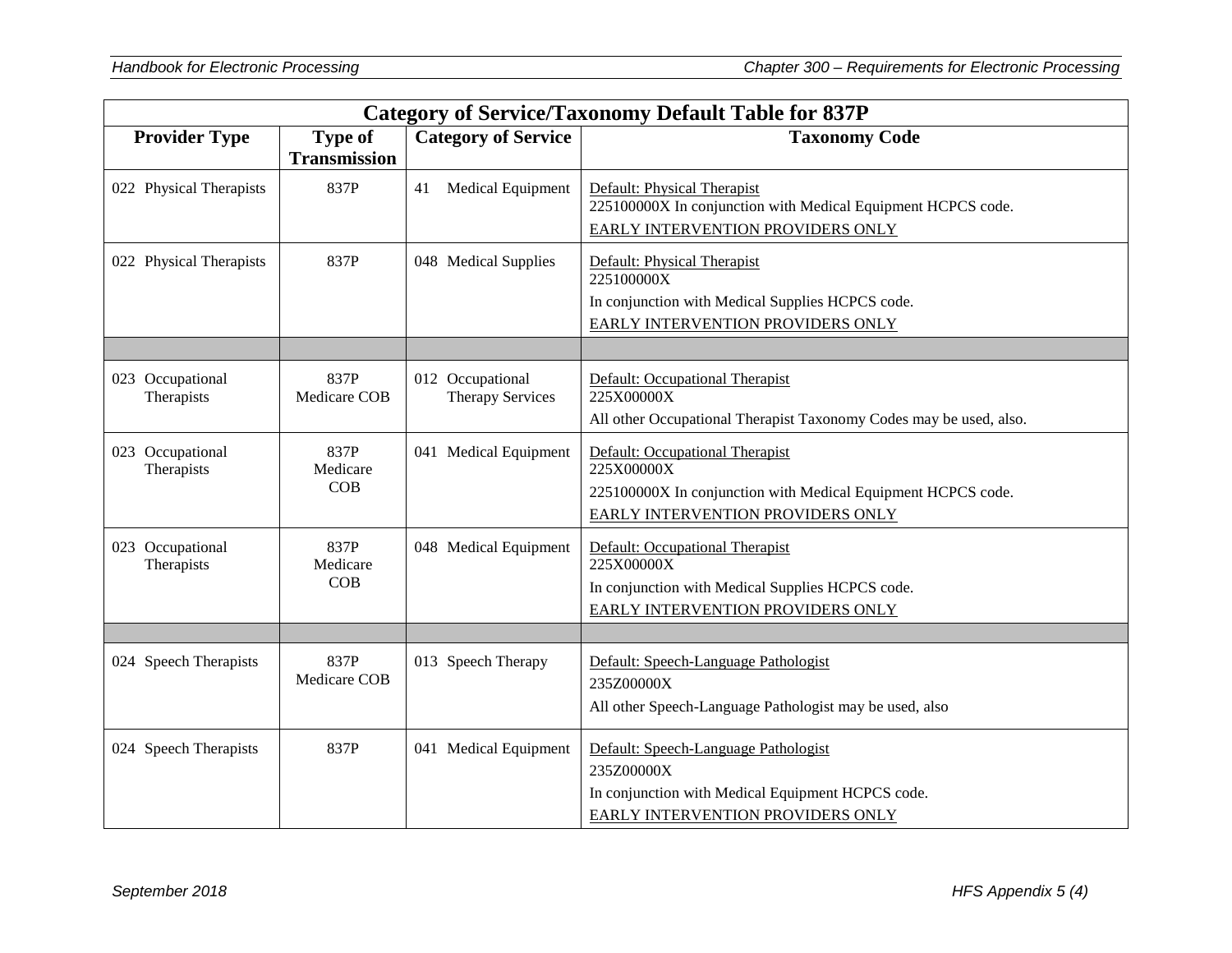|                                                                      | <b>Category of Service/Taxonomy Default Table for 837P</b> |                                                 |                                                                                                                                             |  |
|----------------------------------------------------------------------|------------------------------------------------------------|-------------------------------------------------|---------------------------------------------------------------------------------------------------------------------------------------------|--|
| <b>Provider Type</b>                                                 | <b>Type of</b><br><b>Transmission</b>                      | <b>Category of Service</b>                      | <b>Taxonomy Code</b>                                                                                                                        |  |
| 024 Speech Therapists                                                | 837P                                                       | 048 Medical Supplies                            | Default: Speech-Language Pathologist<br>235Z00000X<br>In conjunction with Medical Supplies HCPCS code.<br>EARLY INTERVENTION PROVIDERS ONLY |  |
| 025 Audiologists                                                     | 837P<br>Medicare COB                                       | 014 Audiology Services                          | Default: Audiologist<br>231H00000X<br>All other Audiologist Taxonomy Codes may be used, also.                                               |  |
| 025 Audiologists                                                     | 837P                                                       | 041 Medical Equipment                           | Default: Audiologist<br>231H00000X<br>In conjunction with Medical Equipment HCPCS code.<br>EARLY INTERVENTION PROVIDERS ONLY                |  |
| 025 Audiologists                                                     | 837P                                                       | 048 Medical Supplies                            | Default: Audiologist<br>231H00000X<br>In conjunction with Medical Supplies HCPCS code.<br>EARLY INTERVENTION PROVIDERS ONLY                 |  |
|                                                                      |                                                            |                                                 |                                                                                                                                             |  |
| 027 Behavioral Health<br>Clinic                                      | 837P                                                       | 116 Behavioral Health<br><b>Clinic Services</b> | 261QM0850X - Adult Mental Health or<br>261QM0855X - Adolescent and Children Mental Health                                                   |  |
|                                                                      |                                                            |                                                 |                                                                                                                                             |  |
| 030 Hospitals<br>031 Psychiatric<br>Hospitals<br>032 Rehab Hospitals | 837P/<br>Medicare COB                                      | 001 Physician Services                          | FEE-FOR SERVICE HOSPITAL BILLING<br>Default: 282N00000X (Gen. Acute Cr. Hosp)<br>Other hospital Taxonomy Codes may be used.                 |  |
| 030 Hospitals                                                        | 837P/<br>Medicare COB                                      | 001 Physician Services                          | FEE-FOR SERVICE CHILDREN'S HOSPITAL BILLING<br>Default: 282NC2000X (Gen. Acute Cr. Hosp - Children)                                         |  |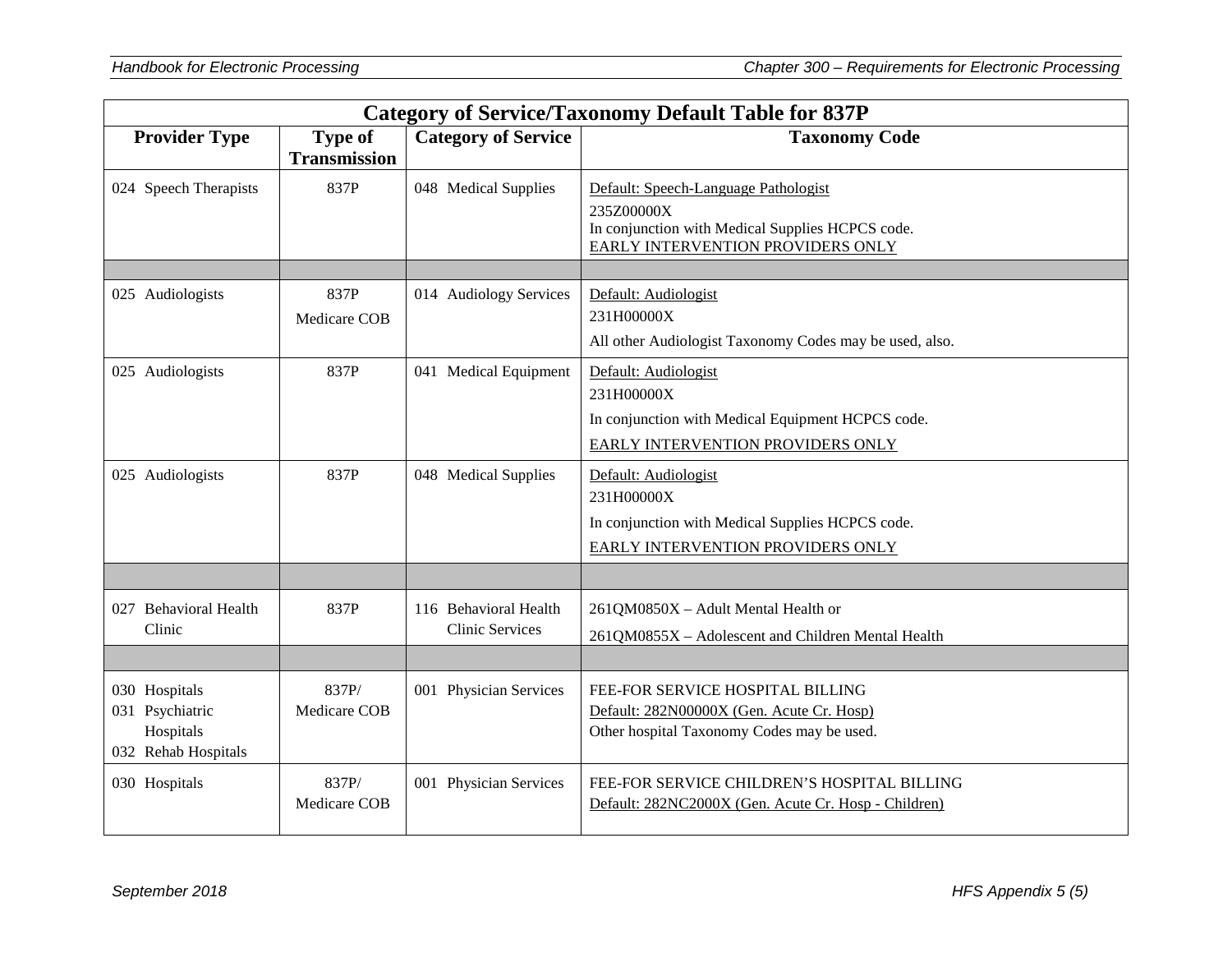|                                                                      | <b>Category of Service/Taxonomy Default Table for 837P</b> |                             |                                                                                                                     |  |
|----------------------------------------------------------------------|------------------------------------------------------------|-----------------------------|---------------------------------------------------------------------------------------------------------------------|--|
| <b>Provider Type</b>                                                 | <b>Type of</b><br><b>Transmission</b>                      | <b>Category of Service</b>  | <b>Taxonomy Code</b>                                                                                                |  |
| 030 Hospitals<br>031 Psychiatric<br>Hospitals<br>032 Rehab Hospitals | 837P/<br>Medicare COB                                      | 012 Occupational<br>Therapy | Default: 282N00000X (Gen. Acute Cr. Hosp)<br>Other hospital Taxonomy Codes may be used.                             |  |
| 030 Hospitals                                                        | 837P                                                       | 013 Speech Therapy          | Default: 282N00000X (Gen. Acute Cr. Hosp)                                                                           |  |
| 031 Psychiatric<br>Hospitals<br>032 Rehab Hospitals                  | Medicare COB                                               |                             | Other hospital Taxonomy Codes may be used.                                                                          |  |
| 030 Hospitals                                                        | 837P                                                       | 014 Audiology Services      | Default: 282N00000X (Gen. Acute Cr. Hosp)                                                                           |  |
| 031 Psychiatric<br>Hospitals                                         | Medicare COB                                               |                             | Other hospital Taxonomy Codes may be used.                                                                          |  |
| 032 Rehab Hospitals                                                  |                                                            |                             |                                                                                                                     |  |
| 030 Hospitals                                                        | 837P                                                       | 017 Anesthesia Services     | Default: 282N0000X (Gen. Acute Cr. Hosp)                                                                            |  |
| 031 Psychiatric<br>Hospitals                                         | Medicare COB                                               |                             | Other hospital Taxonomy Codes may be used.                                                                          |  |
| 032 Rehab Hospitals                                                  |                                                            |                             |                                                                                                                     |  |
| 030 Hospitals                                                        | 837P                                                       | 030 Healthy Kids            | Default: 282N00000X (Gen. Acute Cr. Hosp)                                                                           |  |
|                                                                      |                                                            | Services                    | Other hospital Taxonomy Codes may be used, also.                                                                    |  |
|                                                                      |                                                            |                             | To default to COS 030, HFS will use current default logic. The provider does not<br>need to mark the claim as such. |  |
| 030 Hospitals                                                        | 837P                                                       | 041 Medical Equipment       | Default: 282N00000X (Gen. Acute Cr. Hosp)                                                                           |  |
| 031 Psychiatric<br>Hospitals                                         | Medicare COB                                               |                             | Other hospital Taxonomy Codes may be used.                                                                          |  |
| 032 Rehab Hospitals                                                  |                                                            |                             |                                                                                                                     |  |
| 030 Hospitals                                                        | 837P                                                       | 048 Medical Supplies        | Default: 282N00000X (Gen. Acute Cr. Hosp)                                                                           |  |
| 031 Psychiatric<br>Hospitals                                         | Medicare COB                                               |                             | Other hospital Taxonomy Codes may be used.                                                                          |  |
| 032 Rehab Hospitals                                                  |                                                            |                             |                                                                                                                     |  |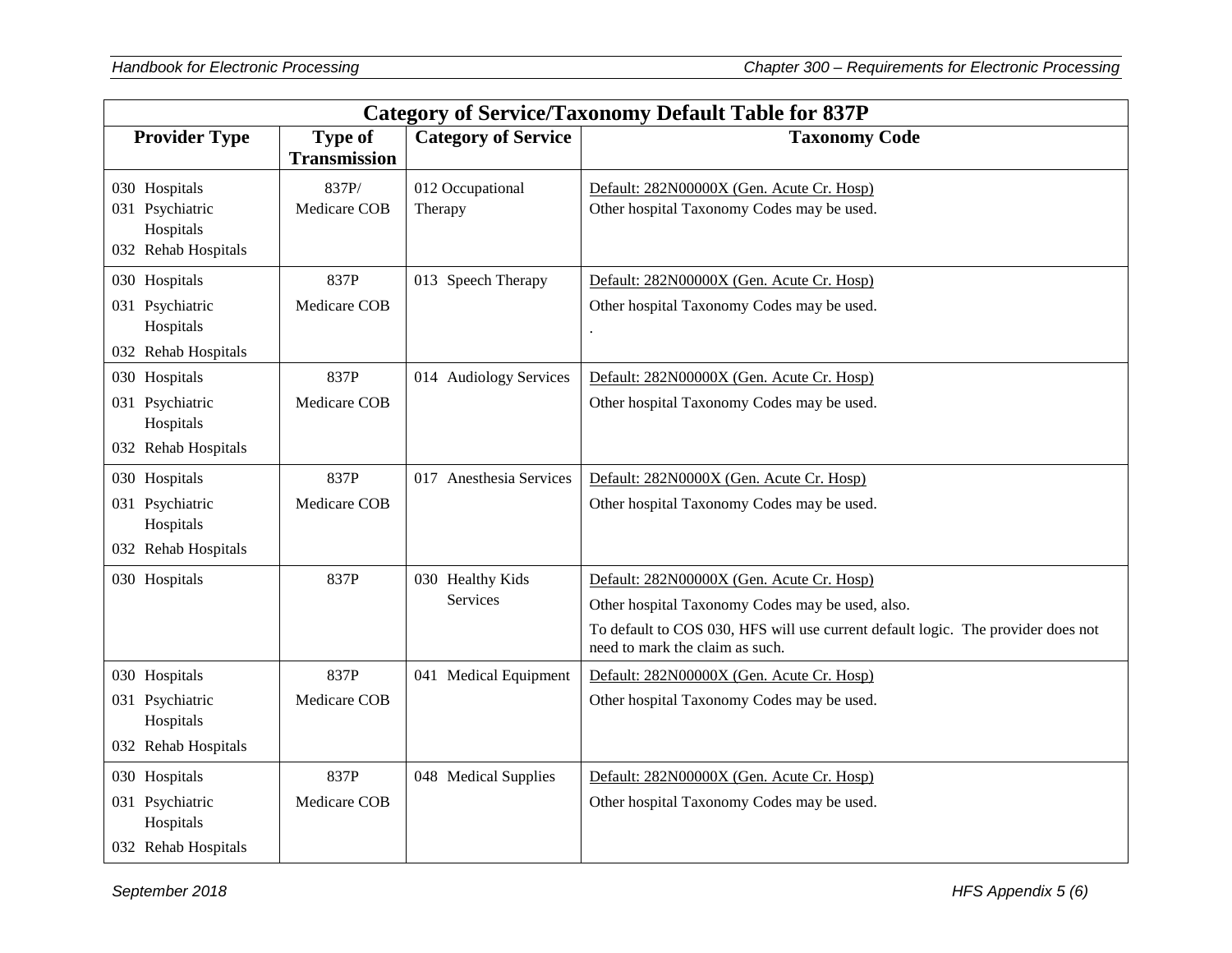| <b>Category of Service/Taxonomy Default Table for 837P</b> |                                       |                                                   |                                                                                                                                                                                                                  |
|------------------------------------------------------------|---------------------------------------|---------------------------------------------------|------------------------------------------------------------------------------------------------------------------------------------------------------------------------------------------------------------------|
| <b>Provider Type</b>                                       | <b>Type of</b><br><b>Transmission</b> | <b>Category of Service</b>                        | <b>Taxonomy Code</b>                                                                                                                                                                                             |
|                                                            |                                       |                                                   |                                                                                                                                                                                                                  |
| 036 Mental Health<br><b>Services Providers</b>             | 837P                                  | 009 DCFS Rehab<br><b>Option Services</b>          | Default: Mental Health Clinic/Center<br>261QM0801X                                                                                                                                                               |
| 036 Mental Health<br><b>Services Providers</b>             | 837P                                  | 033 DMHDD Clinic<br><b>Option Services</b>        | Default: Mental Health Clinic/Center<br>261QM0801X                                                                                                                                                               |
| 036 Mental Health<br><b>Services Providers</b>             | 837P                                  | 034 DMHDD Rehab<br><b>Option Services</b>         | Default: Mental Health Clinic/Center<br>261QM0801X.                                                                                                                                                              |
| 036 Mental Health<br><b>Services Providers</b>             | 837P                                  | 036 County Juvenile<br>Rehabilitation             | Default: Mental Health Clinic/Center<br>261QM0801X.                                                                                                                                                              |
| 036 Mental Health<br>Services Providers                    | 837P                                  | 047 DMHDD Targeted<br>Case Management<br>Services | Default: Mental Health Clinic/Center<br>261QM0801X.                                                                                                                                                              |
| 036 Mental Health<br>Services Providers                    | 837P                                  | 049 DCFS Targeted<br>Case Management<br>Services  | Default: Mental Health Clinic/Center<br>261QM0801X.                                                                                                                                                              |
|                                                            |                                       |                                                   |                                                                                                                                                                                                                  |
| 040 Federally Qualified<br><b>Health Centers</b><br>(FQHC) | 837D                                  | 002 Dental Services                               | FQHC:<br>261QF0400X                                                                                                                                                                                              |
| 040 Federally Qualified<br><b>Health Centers</b><br>(FQHC) | 837P<br>Medicare<br>COB               | 026 General Clinic<br>Services                    | FOHC:<br>261QF0400X<br>If the encounter procedure is not modified by Modifiers AH or AJ                                                                                                                          |
| 040 Federally Qualified<br><b>Health Centers</b><br>(FQHC) | 837P                                  | 030 Healthy Kids<br><b>Services</b>               | FOHC:<br>261QF0400X.<br>If the encounter procedure is not modified by Modifiers AH or AJ, HFS will use<br>current default logic. to default to COS 030. The provider does not need to mark the<br>claim as such. |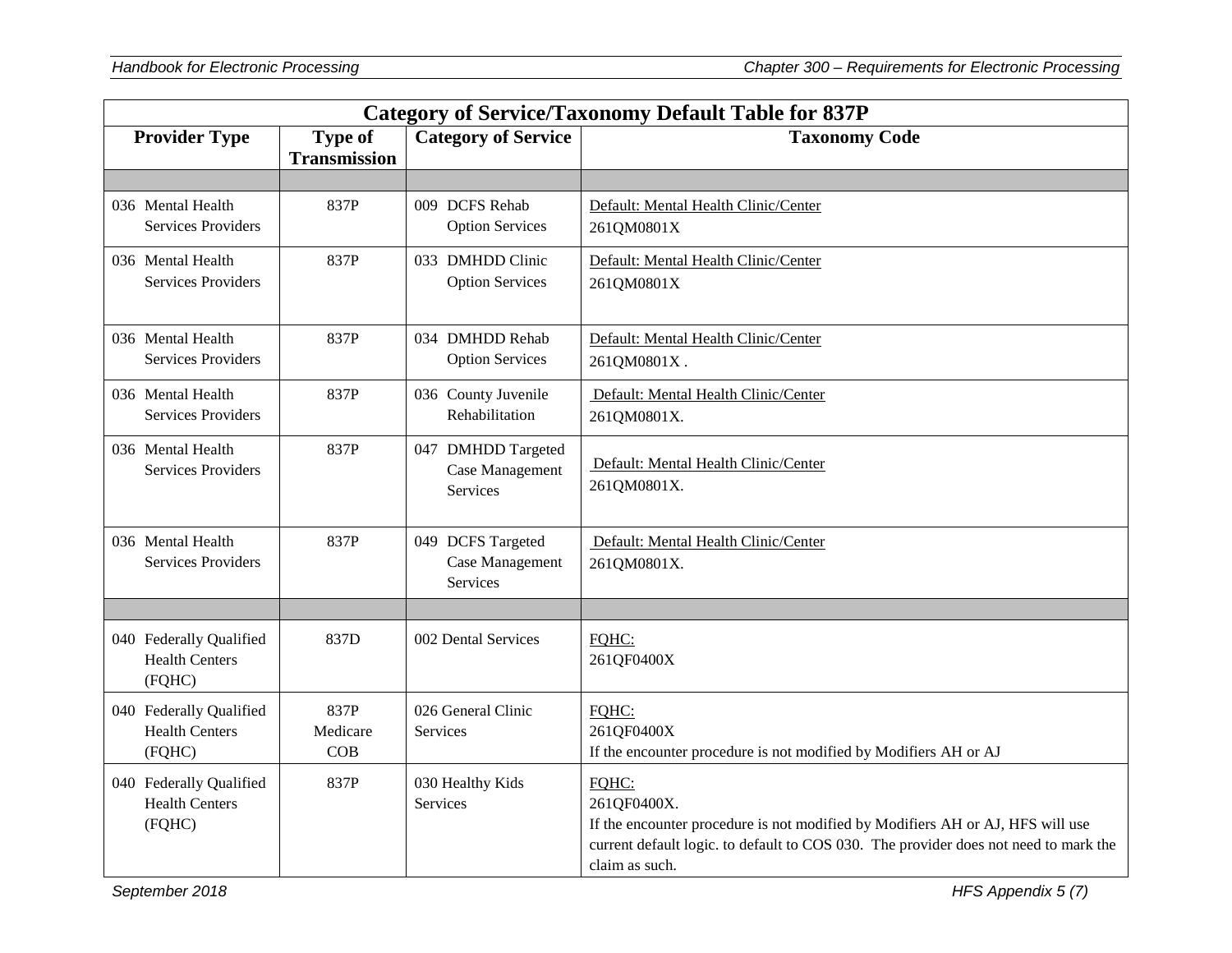| <b>Category of Service/Taxonomy Default Table for 837P</b> |                                       |                                                                                                      |                                                                                                                                                                   |
|------------------------------------------------------------|---------------------------------------|------------------------------------------------------------------------------------------------------|-------------------------------------------------------------------------------------------------------------------------------------------------------------------|
| <b>Provider Type</b>                                       | <b>Type of</b><br><b>Transmission</b> | <b>Category of Service</b>                                                                           | <b>Taxonomy Code</b>                                                                                                                                              |
| 040 Federally Qualified<br><b>Health Centers</b><br>(FQHC) | 837P                                  | 058 Social Work                                                                                      | FQHC:<br>261QF0400X<br>If the encounter procedure is modified by Modifier AJ                                                                                      |
| 040 Federally Qualified<br><b>Health Centers</b><br>(FQHC) | 837P                                  | 059 Psychologists                                                                                    | FQHC:<br>261QF0400X<br>If the encounter procedure is modified by Modifier AH                                                                                      |
| 040 Federally Qualified<br><b>Health Centers</b><br>(FQHC) | 837P                                  | 088 Licensed Clinical<br>Professional Counselor<br>Or<br>088 Licensed Marriage<br>& Family Therapist | FOHC:<br>261QF0400X<br>If the encounter procedure is modified by Modifier HO                                                                                      |
|                                                            |                                       |                                                                                                      |                                                                                                                                                                   |
| 043 Encounter Rate<br>Clinics (ERC)                        | 837P<br>Medicare<br>COB               | 026 General Clinic<br>Services                                                                       | Default: Primary Care Clinic<br>261QP2300X                                                                                                                        |
| 043 Encounter Rate<br>Clinics (ERC)                        | 837P                                  | 030 Healthy Kids<br>Services                                                                         | Default: Primary Care Clinic<br>261QP2300X<br>To default to COS 030, HFS will use current default logic. The provider does not<br>need to mark the claim as such. |
|                                                            |                                       |                                                                                                      |                                                                                                                                                                   |
| 044 Medichek<br><b>Screening Clinics</b>                   | 837P                                  | 030 Healthy Kids<br>Services                                                                         | Default: Primary Care Clinic<br>261QP2300X<br>To default to COS 030, HFS will use current default logic. The provider does not<br>need to mark the claim as such. |
|                                                            |                                       |                                                                                                      |                                                                                                                                                                   |
| 046 Ambulatory<br><b>Surgical Treatment</b><br>Center      | 837P<br>Medicare COB                  | 001 Physicians Services                                                                              | <b>Ambulatory Surgical Center</b><br>261QA1903X (837P for Medicare Crossovers and testing prior to the date of<br>surgery only)                                   |
|                                                            |                                       |                                                                                                      |                                                                                                                                                                   |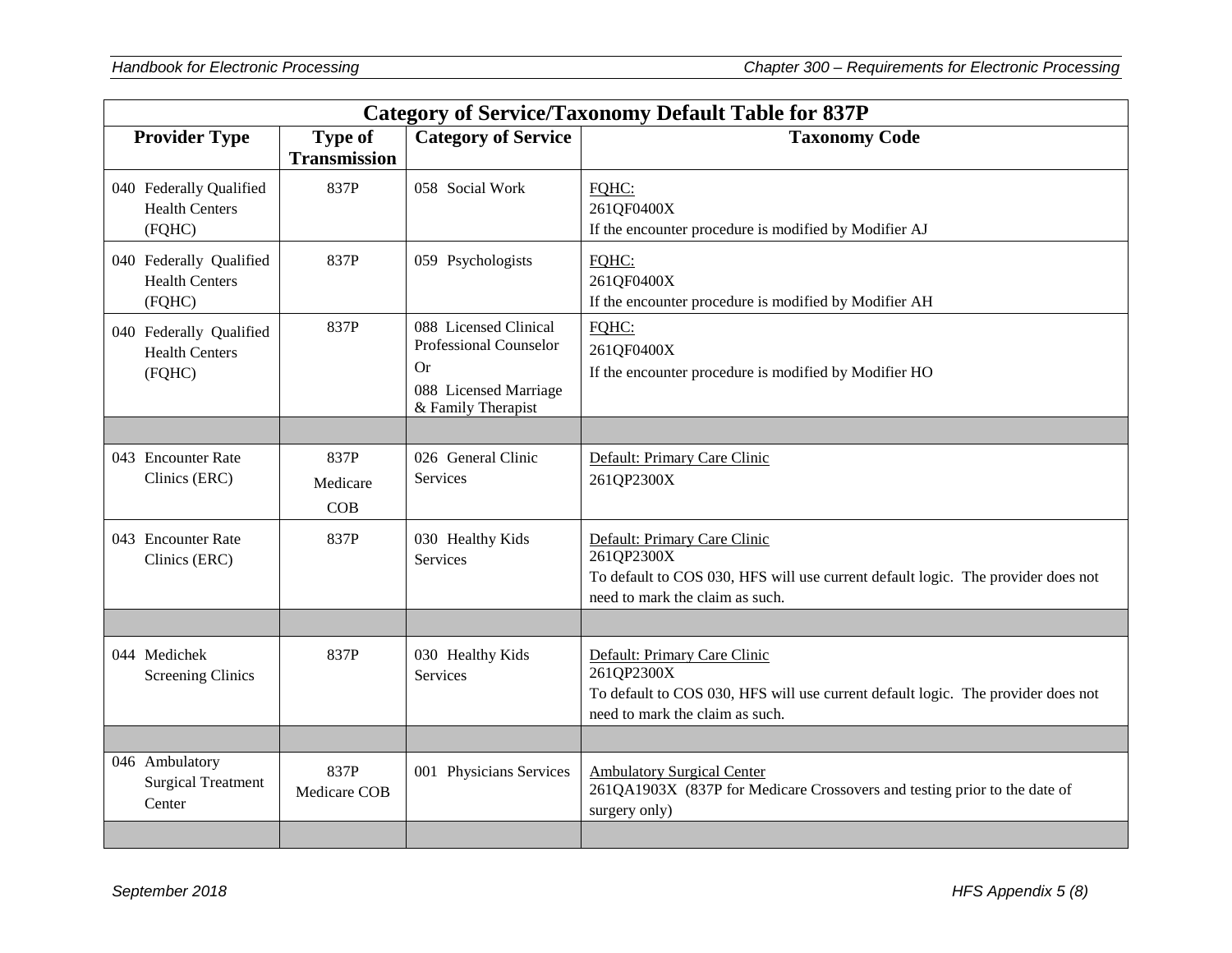| <b>Category of Service/Taxonomy Default Table for 837P</b> |                                       |                                                  |                                                                                                                                                                     |
|------------------------------------------------------------|---------------------------------------|--------------------------------------------------|---------------------------------------------------------------------------------------------------------------------------------------------------------------------|
| <b>Provider Type</b>                                       | <b>Type of</b><br><b>Transmission</b> | <b>Category of Service</b>                       | <b>Taxonomy Code</b>                                                                                                                                                |
| 047 Local Education<br>Agencies (LEA)                      | 837P                                  | 001 Physicians Services                          | Default: Student Health Center<br>261QS1000X                                                                                                                        |
| 047 Local Education<br>Agencies (LEA)                      | 837P                                  | 010 Nursing Services                             | Default: Student Health Center<br>261QS1000X                                                                                                                        |
| 047 Local Education<br>Agencies (LEA)                      | 837P                                  | 011 Physical Therapy<br><b>Services</b>          | Default: Student Health Center<br>261QS1000X                                                                                                                        |
| 047 Local Education<br>Agencies (LEA)                      | 837P                                  | 012 Occupational<br><b>Therapy Services</b>      | Default: Student Health Center<br>261QS1000X                                                                                                                        |
| 047 Local Education<br>Agencies (LEA)                      | 837P                                  | 013 Speech Therapy/<br><b>Pathology Services</b> | Default: Student Health Center<br>261QS1000X                                                                                                                        |
| 047 Local Education<br>Agencies (LEA)                      | 837P                                  | 014 Audiology Services                           | Default: Student Health Center<br>261QS1000X                                                                                                                        |
| 047 Local Education<br>Agencies (LEA)                      | 837P                                  | 030 Healthy Kids<br>Services                     | Default: Student Health Center<br>261QS1000X<br>To default to COS 030, HFS will use current default logic. The provider does not<br>need to mark the claim as such. |
| 047 Local Education<br>Agencies (LEA)                      | 837P                                  | 041 Medical<br>Equipment/Prosthetic<br>Devices   | Default: Student Health Center<br>261QS1000X                                                                                                                        |
| 047 Local Education<br>Agencies (LEA)                      | 837P                                  | 048 Medical Supplies                             | Default: Student Health Center<br>261QS1000X                                                                                                                        |
| 047 Local Education<br>Agencies (LEA)                      | 837P                                  | 052 Medicar                                      | Default: Student Health Center<br>261QS1000X                                                                                                                        |
| 047 Local Education<br>Agencies (LEA)                      | 837P                                  | 053 Taxicab Services                             | Default: Student Health Center<br>261QS1000X                                                                                                                        |
| 047 Local Education<br>Agencies (LEA)                      | 837P                                  | 054 Service Car                                  | Default: Student Health Center<br>261QS1000X                                                                                                                        |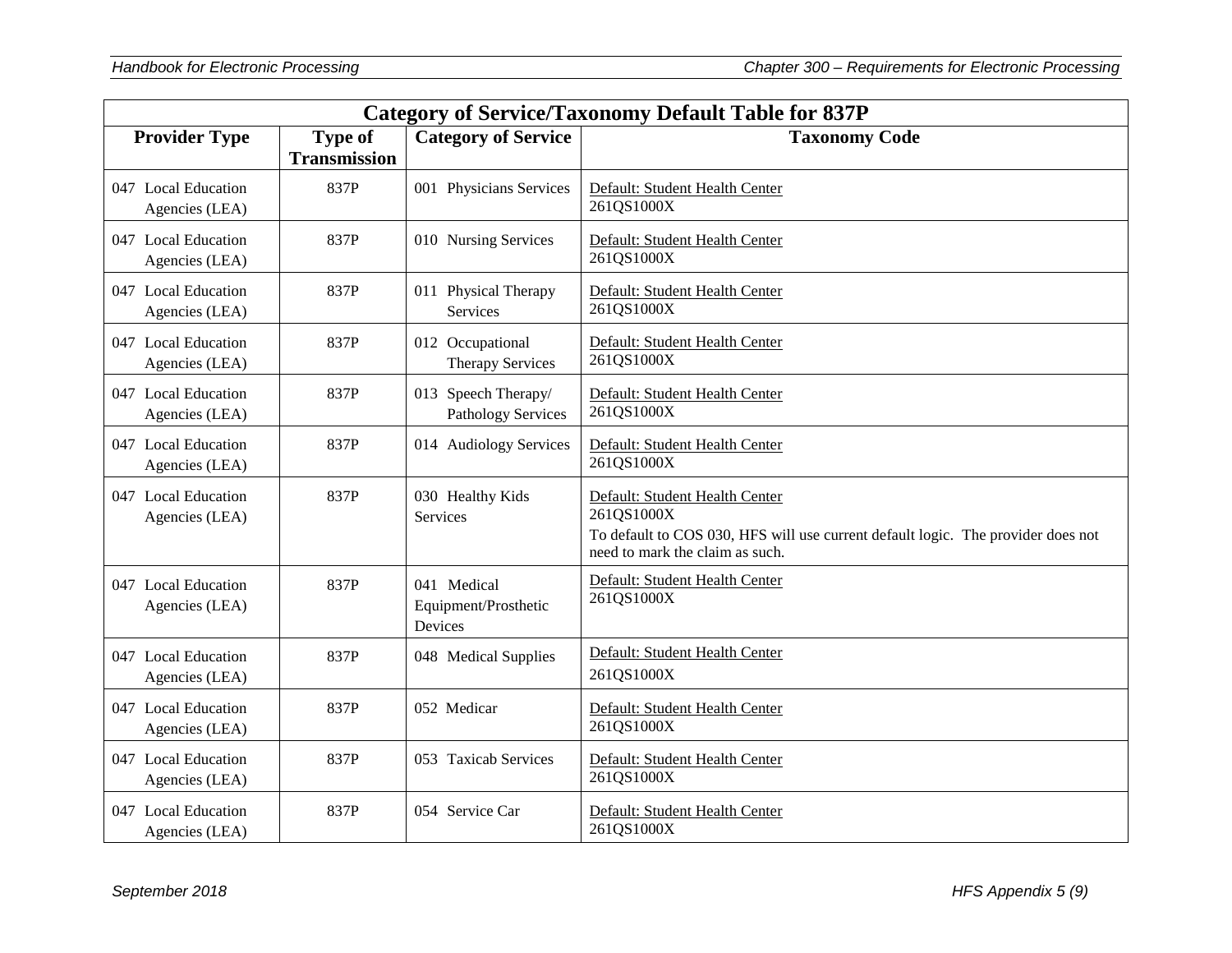| <b>Category of Service/Taxonomy Default Table for 837P</b> |                                       |                                                                                                             |                                                                                                                                                                   |
|------------------------------------------------------------|---------------------------------------|-------------------------------------------------------------------------------------------------------------|-------------------------------------------------------------------------------------------------------------------------------------------------------------------|
| <b>Provider Type</b>                                       | <b>Type of</b><br><b>Transmission</b> | <b>Category of Service</b>                                                                                  | <b>Taxonomy Code</b>                                                                                                                                              |
| 047 Local Education<br>Agencies (LEA)                      | 837P                                  | 055 Auto Transportation<br>(Private)                                                                        | Default: Student Health Center<br>261QS1000X                                                                                                                      |
| 047 Local Education<br>Agencies (LEA)                      | 837P                                  | 056 Other<br>Transportation                                                                                 | Default: Student Health Center<br>261QS1000X                                                                                                                      |
| 047 Local Education<br>Agencies (LEA)                      | 837P                                  | 058 Social Work                                                                                             | Default: Student Health Center<br>261QS1000X<br>If the procedure code being billed is modified by 'AJ.'                                                           |
| 047 Local Education<br>Agencies (LEA)                      | 837P                                  | 059 Psychologist                                                                                            | Default: Student Health Center<br>261QS1000X<br>If the procedure code being billed is modified by 'AH.'                                                           |
|                                                            |                                       |                                                                                                             |                                                                                                                                                                   |
| 048 Rural Health<br>Clinics                                | 837P<br>Medicare<br>COB               | 026 General Clinic<br>Services                                                                              | Default: Rural Health Clinic<br>261QR1300X<br>If the encounter procedure is not modified by Modifiers AH or AJ                                                    |
| 048 Rural Health<br>Clinics                                | 837P                                  | 030 Healthy Kids<br>Services                                                                                | Default: Rural Health Clinic<br>261QR1300X<br>To default to COS 030, HFS will use current default logic. The provider does not<br>need to mark the claim as such. |
| 048 Rural Health<br>Clinics                                | 837P                                  | 058 Social Work                                                                                             | Default: Rural Health Clinic<br>261QR1300X<br>If the encounter procedure is modified by Modifier AJ                                                               |
| 048 Rural Health<br>Clinics                                | 837P                                  | 059 Psychologists                                                                                           | Default: Rural Health Clinic<br>261QR1300X<br>If the encounter procedure is modified by Modifier AH                                                               |
| 048 Rural Health<br>Clinics                                | 837P                                  | 088 Licensed Clinical<br><b>Professional Counselor</b><br>Or<br>088 Licensed Marriage<br>& Family Therapist | Default: Rural Health Clinic<br>261QR1300X<br>If the encounter procedure is modified by Modifier HO                                                               |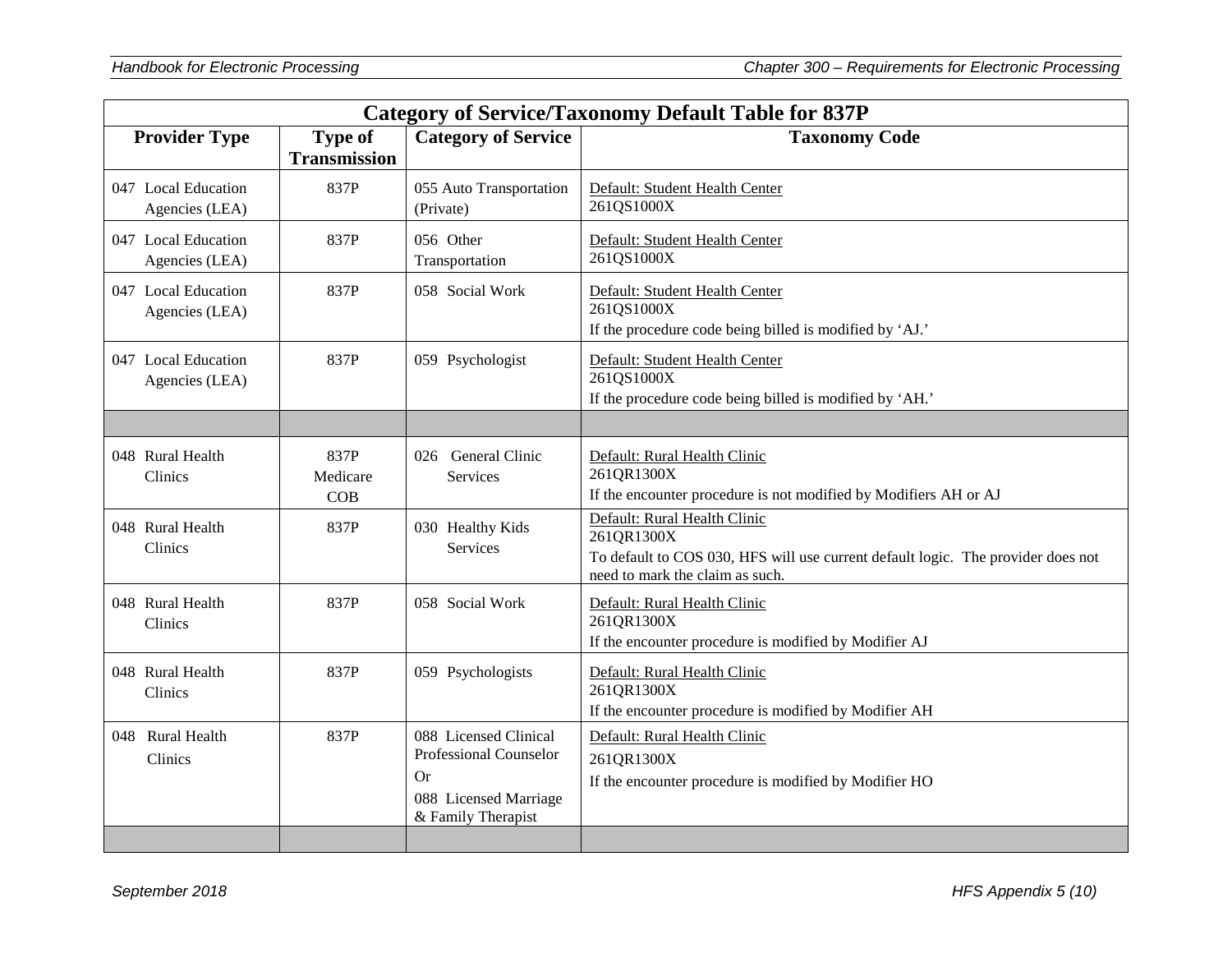|                                     | <b>Category of Service/Taxonomy Default Table for 837P</b> |                                                  |                                                                                                                         |  |
|-------------------------------------|------------------------------------------------------------|--------------------------------------------------|-------------------------------------------------------------------------------------------------------------------------|--|
| <b>Provider Type</b>                | <b>Type of</b><br><b>Transmission</b>                      | <b>Category of Service</b>                       | <b>Taxonomy Code</b>                                                                                                    |  |
| 050 Home Health<br>Agencies         | 837P<br>Medicare<br>COB                                    | 066 Home Health<br>Agency                        | Default: Home Health Agency<br>251E00000X                                                                               |  |
|                                     |                                                            |                                                  |                                                                                                                         |  |
| 051 Community Health<br>Agencies    | 837P<br>Medicare<br>COB                                    | 011 Physical Therapy                             | Default: Public Health or Welfare Agency<br>251K00000X in conjunction with a "Physical Therapy" HCPCS procedure         |  |
| 051 Community Health<br>Agencies    | 837P<br>Medicare<br>COB                                    | 012 Occupational<br>Therapy                      | Default: Public Health or Welfare Agency<br>251K00000X in conjunction with an "Occupational Therapy" HCPCS procedure    |  |
| 051 Community Health<br>Agencies    | 837P<br>Medicare<br>COB                                    | 013 Speech Therapy/<br>Pathology                 | Default: Public Health or Welfare Agency<br>251K00000X in conjunction with a "Speech Therapy/Pathology" HCPCS procedure |  |
|                                     |                                                            |                                                  |                                                                                                                         |  |
| 052 Certified Health<br>Departments | 837P Medicare<br>COB                                       | 001 Physicians Services                          | Default: Health Department<br>261QH0100X                                                                                |  |
| 052 Certified Health<br>Departments | 837P<br>Medicare<br>COB                                    | 010 Nursing Services                             | Default: Health Department<br>261QH0100X                                                                                |  |
| 052 Certified Health<br>Departments | 837P<br>Medicare<br>COB                                    | 011 Physical Therapy<br>Services                 | Default: Health Department<br>261QH0100X                                                                                |  |
| 052 Certified Health<br>Departments | 837P<br>Medicare<br>COB                                    | 012 Occupational<br><b>Therapy Services</b>      | Default: Health Department<br>261QH0100X                                                                                |  |
| 052 Certified Health<br>Departments | 837P<br>Medicare<br>COB                                    | 013 Speech Therapy/<br><b>Pathology Services</b> | Default: Health Department<br>261QH0100X                                                                                |  |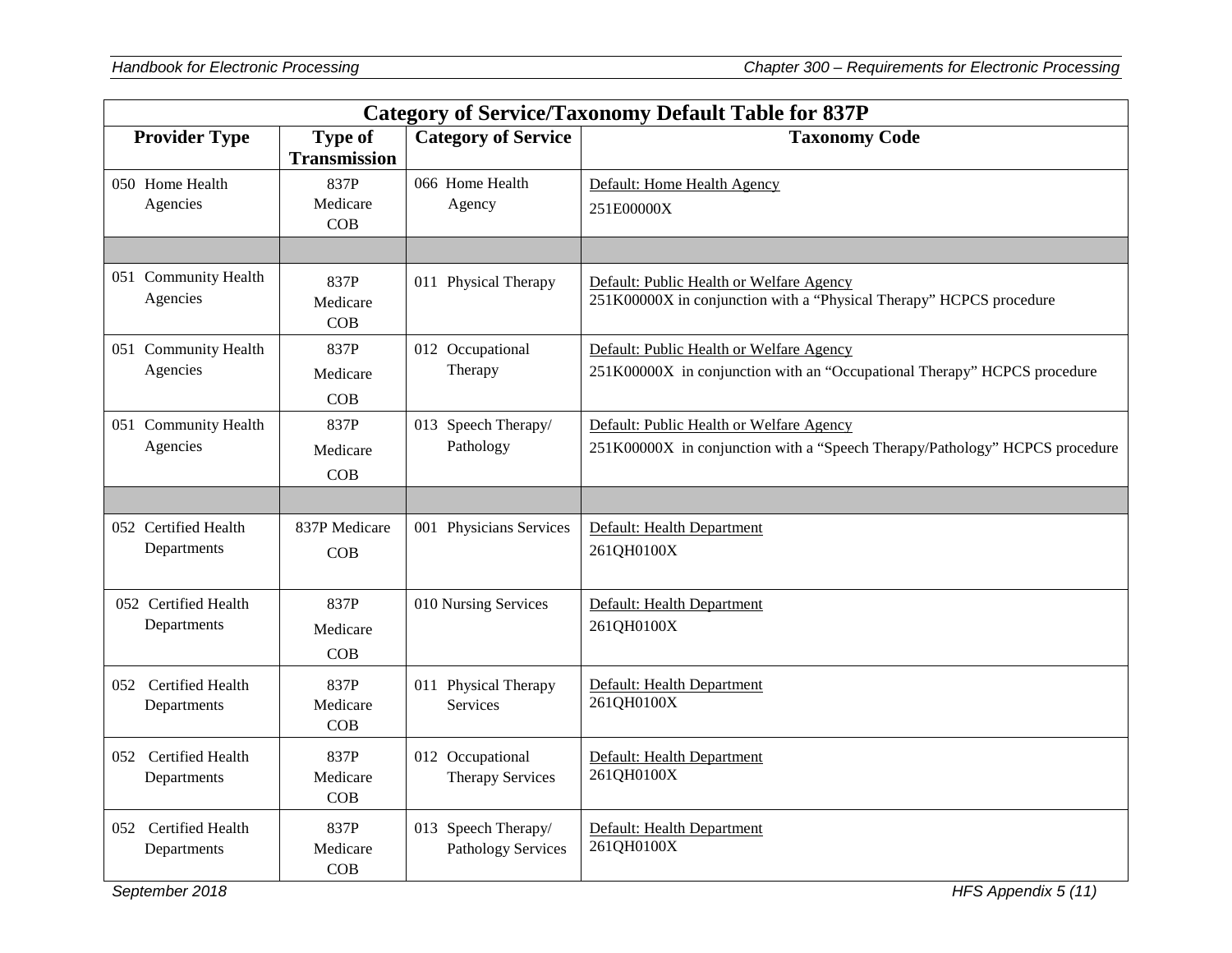| <b>Category of Service/Taxonomy Default Table for 837P</b> |                                       |                                                  |                                                                                                                                                                     |
|------------------------------------------------------------|---------------------------------------|--------------------------------------------------|---------------------------------------------------------------------------------------------------------------------------------------------------------------------|
| <b>Provider Type</b>                                       | <b>Type of</b><br><b>Transmission</b> | <b>Category of Service</b>                       | <b>Taxonomy Code</b>                                                                                                                                                |
| 052 Certified Health<br>Departments                        | 837P<br>Medicare<br>COB               | 014 Audiology Services                           | Default: Health Department<br>261QH0100X                                                                                                                            |
| 052 Certified Health<br>Departments                        | 837P                                  | 016 Home Health Aides                            | Default: Health Department<br>261QH0100X                                                                                                                            |
| 052 Certified Health<br>Departments                        | 837P                                  | 030 Healthy Kids<br>Services                     | Default: Health Department<br>261QH0100X<br>To default to COS 030, HFS will use current default logic. The provider does not<br>need to mark the claim as such.     |
| 052 Certified Health<br>Departments                        | 837P                                  | 052 Medicar<br>Transportation                    | Default: Health Department<br>261QH0100X                                                                                                                            |
| 052 Certified Health<br>Departments                        | 837P                                  | 054 Service Car                                  | Default: Health Department<br>261QH0100X                                                                                                                            |
| 053 DORS Schools                                           | 837P                                  | 001 Physicians Services                          | Default: Student Health Center<br>261QS1000X                                                                                                                        |
| 053 DORS Schools                                           | 837P                                  | 012 Occupational<br><b>Therapy Services</b>      | Default: Student Health Center<br>261QS1000X                                                                                                                        |
| 053 DORS Schools                                           | 837P                                  | 013 Speech Therapy/<br><b>Pathology Services</b> | Default: Student Health Center<br>261QS1000X                                                                                                                        |
| 053 DORS Schools                                           | 837P                                  | 014 Audiology Services                           | Default: Student Health Center<br>261QS1000X                                                                                                                        |
| 053 DORS Schools                                           | 837P                                  | 030 Healthy Kids<br>Services                     | Default: Student Health Center<br>261QS1000X<br>To default to COS 030, HFS will use current default logic. The provider does not<br>need to mark the claim as such. |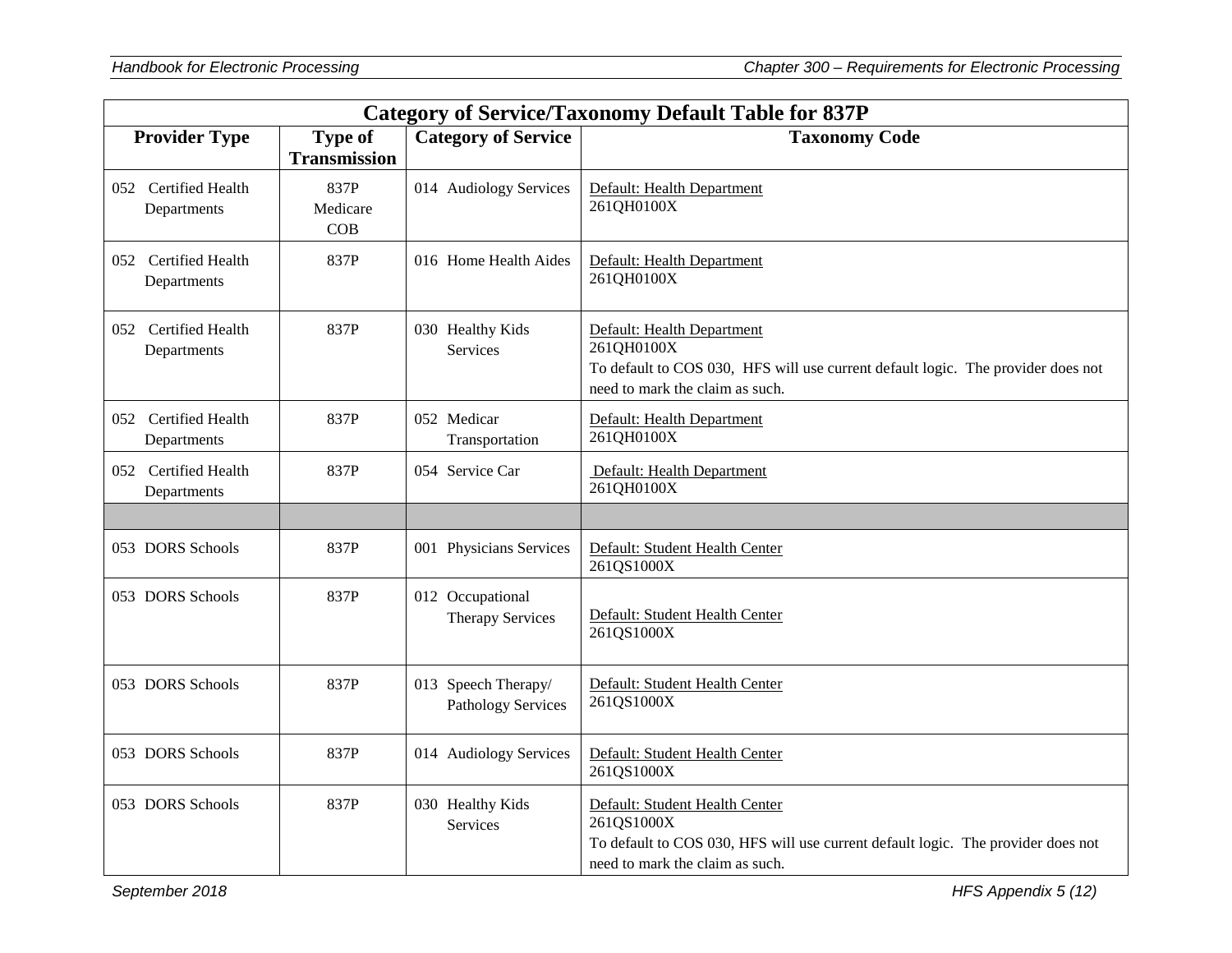| <b>Category of Service/Taxonomy Default Table for 837P</b>              |                                       |                                                        |                                                                                                    |
|-------------------------------------------------------------------------|---------------------------------------|--------------------------------------------------------|----------------------------------------------------------------------------------------------------|
| <b>Provider Type</b>                                                    | <b>Type of</b><br><b>Transmission</b> | <b>Category of Service</b>                             | <b>Taxonomy Code</b>                                                                               |
| 053 DORS Schools                                                        | 837P                                  | 041 Medical<br>Equipment/<br><b>Prosthetic Devices</b> | Default: Student Health Center<br>261QS1000X                                                       |
| 053 DORS Schools                                                        | 837P                                  | 048 Medical Supplies                                   | Default: Student Health Center<br>261QS1000X                                                       |
| 053 DORS Schools                                                        | 837P                                  | 052 Medicar<br>Transportation                          | Default: Student Health Center<br>261QS1000X                                                       |
| 053 DORS Schools                                                        | 837P                                  | 053 Taxicab Services                                   | Default: Student Health Center<br>261QS1000X                                                       |
| 053 DORS Schools                                                        | 837P                                  | 054 Service Car                                        | Default: Student Health Center<br>261QS1000X                                                       |
| 053 DORS Schools                                                        | 837P                                  | 055 Auto<br>Transportation<br>(private)                | Default: Student Health Center<br>261QS1000X                                                       |
| 053 DORS Schools                                                        | 837P                                  | 056 Other<br>Transportation                            | Default: Student Health Center<br>261QS1000X                                                       |
| 053 DORS Schools                                                        | 837P                                  | 058 Social Work                                        | Default: Student Health Center<br>261QS1000X<br>If the procedure code is modified with Modifier AJ |
| 053 DORS Schools                                                        | 837P                                  | 059 Psychologist                                       | Default: Student Health Center<br>261QS1000X<br>If the procedure code is modified with Modifier AH |
|                                                                         |                                       |                                                        |                                                                                                    |
| 054 Certified Hospital<br><b>Organized Satellite</b><br>Clinics (CHOSC) | 837P                                  | 001 Physicians Services                                | Default: Clinic/Center<br>261Q00000X                                                               |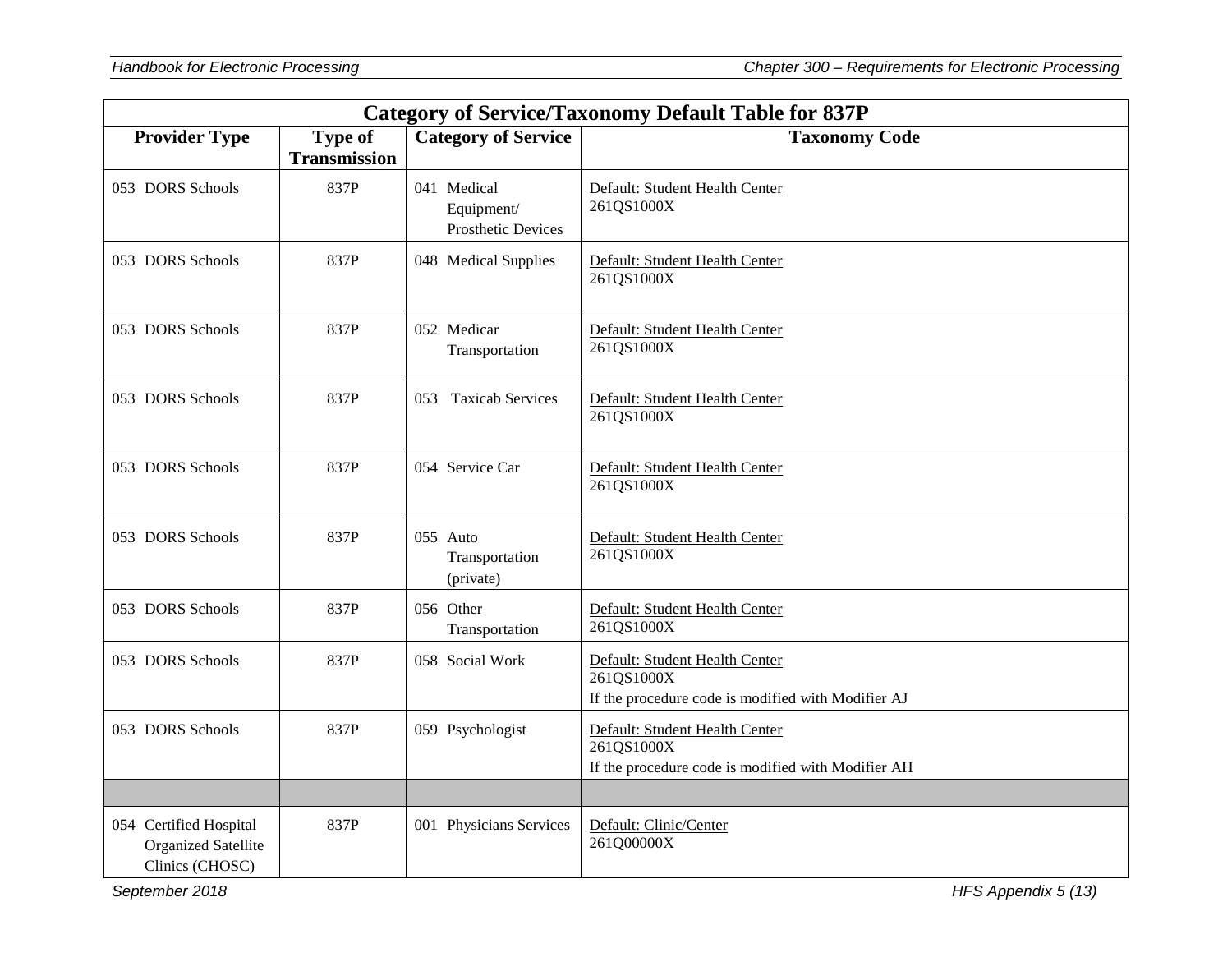| <b>Category of Service/Taxonomy Default Table for 837P</b> |                                       |                                                                                         |                                                                                                                                                             |
|------------------------------------------------------------|---------------------------------------|-----------------------------------------------------------------------------------------|-------------------------------------------------------------------------------------------------------------------------------------------------------------|
| <b>Provider Type</b>                                       | <b>Type of</b><br><b>Transmission</b> | <b>Category of Service</b>                                                              | <b>Taxonomy Code</b>                                                                                                                                        |
| 054 CHOSC                                                  | 837P                                  | 012 Occupational<br><b>Therapy Services</b>                                             | Default: Clinic/Center<br>261Q00000X                                                                                                                        |
| 054 CHOSC                                                  | 837P                                  | 013 Speech Therapy/<br><b>Pathology Services</b>                                        | Default: Clinic/Center<br>261Q00000X                                                                                                                        |
| 054 CHOSC                                                  | 837P                                  | 014 Audiology Services                                                                  | Default: Clinic/Center<br>261Q00000X                                                                                                                        |
| 054 CHOSC                                                  | 837P                                  | 017 Anesthesia Services                                                                 | Default: Clinic/Center<br>261Q00000X                                                                                                                        |
| 054 CHOSC                                                  | 837P                                  | 030 Healthy Kids<br>Services                                                            | Default: Clinic/Center<br>261Q00000X<br>To default to COS 030, HFS will use current default logic. The provider does not<br>need to mark the claim as such. |
| 054 CHOSC)                                                 | 837P                                  | 041 Medical Equipment/<br>Prosthetic Devices                                            | Default: Clinic/Center<br>261Q00000X                                                                                                                        |
| 054 CHOSC                                                  | 837P                                  | 048 Medical Supplies                                                                    | Default: Clinic/Center<br>261Q00000X                                                                                                                        |
|                                                            |                                       |                                                                                         |                                                                                                                                                             |
| 055 Early Intervention<br><b>Services</b>                  | 837P                                  | 007 Development<br>Therapy,<br>Orientation and<br><b>Mobility Services</b><br>(Waivers) | Default: Rehabilitation Counselor<br>225C00000X                                                                                                             |
| 055 Early Intervention<br>Services                         | 837P                                  | 031 Early Intervention<br>Services                                                      | Default: Rehabilitation Counselor<br>225C00000X                                                                                                             |
|                                                            |                                       |                                                                                         |                                                                                                                                                             |
| 056 School<br>Based/Linked<br><b>Health Centers</b>        | 837P                                  | 001 Physician Services                                                                  | Default: Student Health Center<br>261QS1000X                                                                                                                |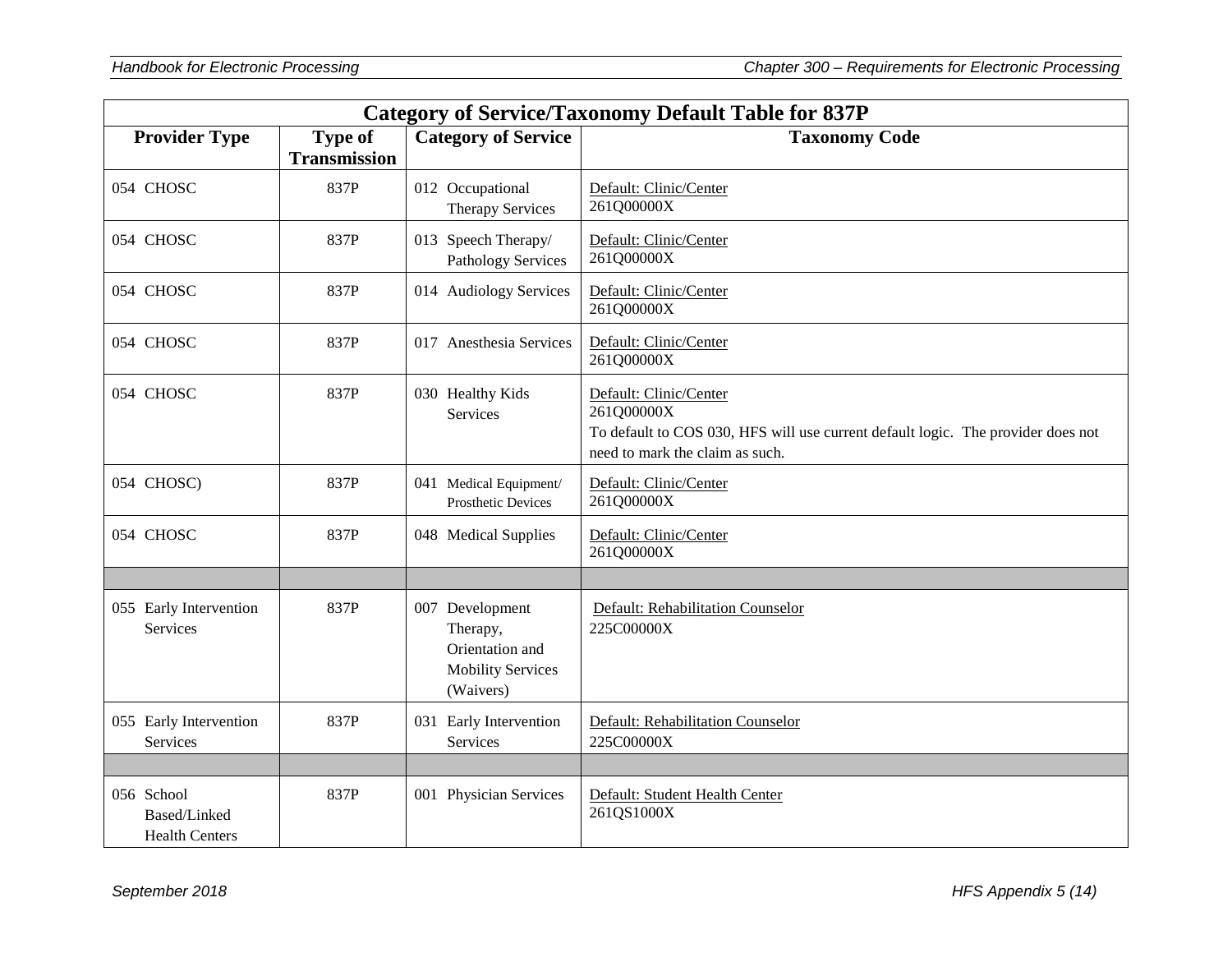| <b>Category of Service/Taxonomy Default Table for 837P</b> |                                       |                                                             |                                                                                                                                                                     |
|------------------------------------------------------------|---------------------------------------|-------------------------------------------------------------|---------------------------------------------------------------------------------------------------------------------------------------------------------------------|
| <b>Provider Type</b>                                       | <b>Type of</b><br><b>Transmission</b> | <b>Category of Service</b>                                  | <b>Taxonomy Code</b>                                                                                                                                                |
| 056 School<br>Based/Linked<br><b>Health Centers</b>        | 837P                                  | 030 Healthy Kids<br>Services                                | Default: Student Health Center<br>261QS1000X<br>To default to COS 030, HFS will use current default logic. The provider does not<br>need to mark the claim as such. |
|                                                            |                                       |                                                             |                                                                                                                                                                     |
| 060 Pharmacies                                             | 837P<br>Medicare<br>COB               | Medical<br>41<br>Equipment/<br>Prosthetic<br><b>Devices</b> | Pharmacy<br>333600000X in conjunction with a Medical Equipment/Prosthetic Device HCPCS<br>procedure                                                                 |
| 060 Pharmacies                                             | 837P<br>Medicare<br>COB               | 048 Medical Supplies                                        | Pharmacy<br>333600000X in conjunction with a Medical Supplies HCPCS procedure                                                                                       |
|                                                            |                                       |                                                             |                                                                                                                                                                     |
| 061 Independent<br>Laboratories                            | 837P<br>Medicare<br>COB               | 043 Clinical Laboratory<br>Services                         | <b>Clinical Medical Laboratory</b><br>291U00000X                                                                                                                    |
|                                                            |                                       |                                                             |                                                                                                                                                                     |
| 062 Opticians/<br><b>Optical Companies</b>                 | 837P<br>Medicare<br>COB               | 045 Optical Supplies                                        | <b>Eyewear Supplier</b><br>332H00000X                                                                                                                               |
|                                                            |                                       |                                                             |                                                                                                                                                                     |
| 063 Other Providers of<br>Medical<br>Equipment/Supplies    | 837P<br>Medicare<br>COB               | 041 Medical<br>Equipment/<br><b>Prosthetic Devices</b>      | Durable Medical Equipment & Medical Supplies<br>332B00000X                                                                                                          |
| 063 Other Providers of<br>Medical<br>Equipment/Supplies    | 837P<br>Medicare<br>COB               | 048 Medical Supplies                                        | Durable Medical Equipment & Medical Supplies<br>332B00000X                                                                                                          |
|                                                            |                                       |                                                             |                                                                                                                                                                     |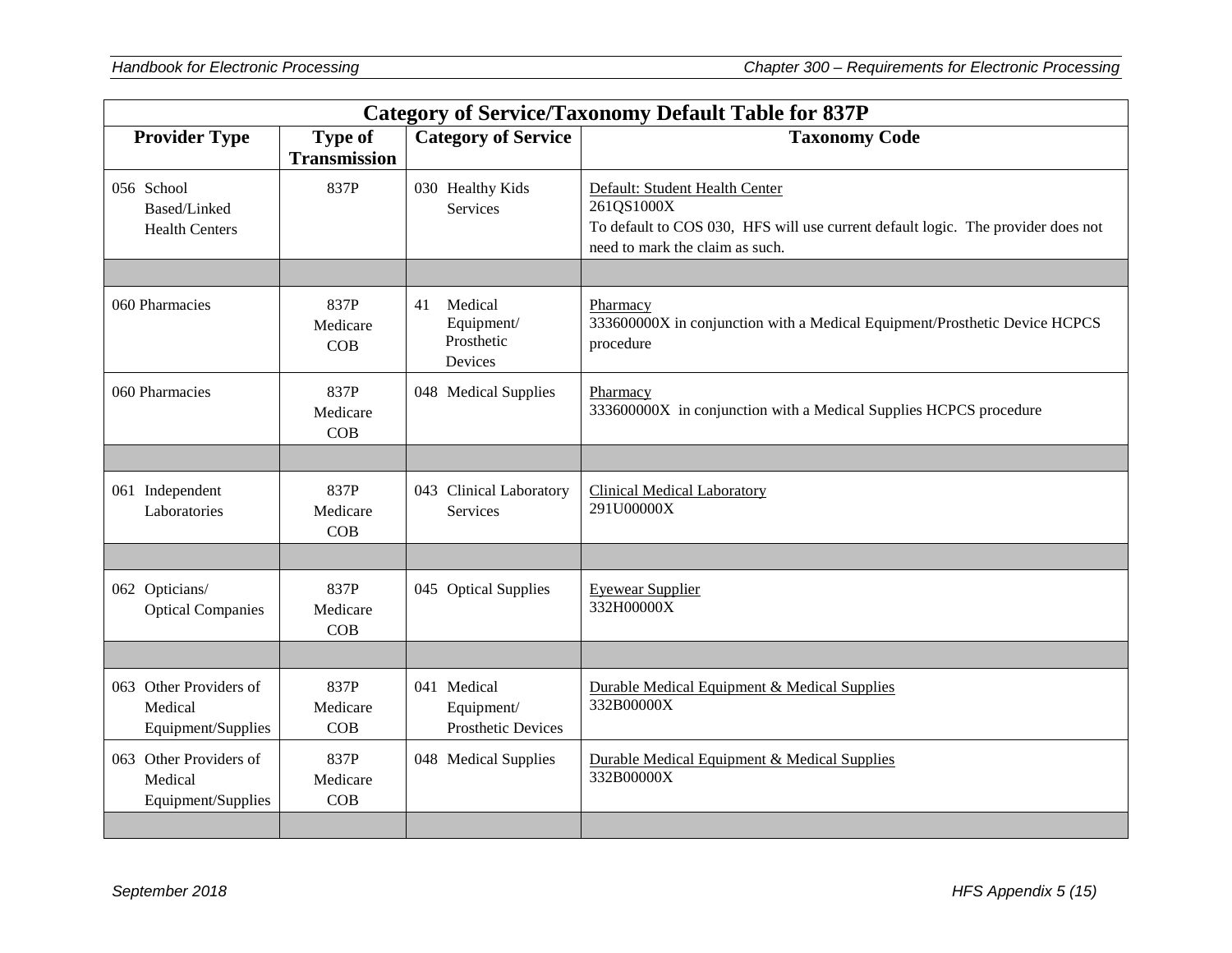| <b>Category of Service/Taxonomy Default Table for 837P</b> |                                       |                                                  |                                                                                                          |
|------------------------------------------------------------|---------------------------------------|--------------------------------------------------|----------------------------------------------------------------------------------------------------------|
| <b>Provider Type</b>                                       | <b>Type of</b><br><b>Transmission</b> | <b>Category of Service</b>                       | <b>Taxonomy Code</b>                                                                                     |
| 064 Imaging Services                                       | 837P<br>Medicare<br>COB               | 001 Physician Services                           | 261QM1200X (Magnetic Resonance Imaging)<br>261QR0200X (Radiology)<br>261QR0206X (Mammography)            |
| 064 Imaging Services                                       | 837P<br>Medicare<br>COB               | 044 Portable X-Ray<br>Services                   | 261QR0207X (Mobile Mammography)<br>261QR0208X (Mobile Radiology)                                         |
| 065 Independent<br>Diagnostic Testing<br>Facilities (IDTF) | 837P<br>Medicare<br>COB               | 101 IDTF                                         | Default:<br>261QS1200X                                                                                   |
| 070 Ambulance Service<br>Providers                         | 837P<br>Medicare<br>COB               | 050 Emergency<br>Ambulance<br>Transportation     | Default: Ambulance<br>341600000X<br>In conjunction with an emergency ambulance HCPCS code                |
| 070 Ambulance Service<br>Providers                         | 837P                                  | 051 Non-Emergency<br>Ambulance<br>Transportation | Default: Ambulance<br>341600000X<br>In conjunction with a non-emergency ambulance HCPCS                  |
| 070 Ambulance Service<br>Providers                         | 837P                                  | 052 Medicar<br>Transportation                    | Default: Secured Medical Transport Van<br>343800000X<br>if one of the procedure codes is "A0130"         |
| 070 Ambulance Service<br>Providers                         | 837P                                  | 054 Service Car                                  | Default: Non-Emergency Medical Transport, Van<br>343900000X.<br>if one of the procedure codes is "A0120" |
| 071 Medicar Providers                                      | 837P                                  | 052 Medicar<br>Transportation                    | Default: Secured Medical Transport Van<br>343800000X<br>if one of the procedure codes is "A0130."        |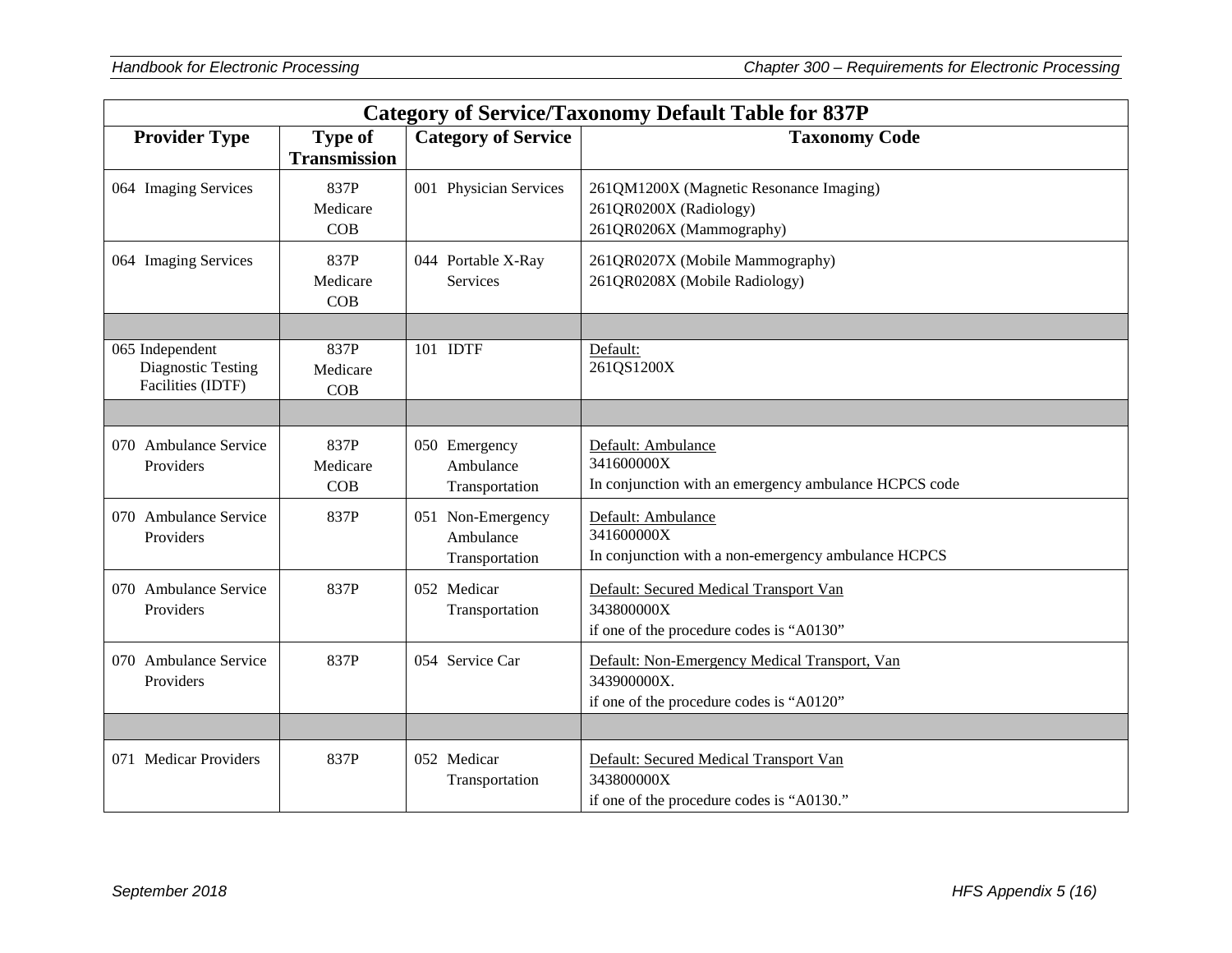| <b>Category of Service/Taxonomy Default Table for 837P</b>   |                                       |                                                  |                                                                                                           |
|--------------------------------------------------------------|---------------------------------------|--------------------------------------------------|-----------------------------------------------------------------------------------------------------------|
| <b>Provider Type</b>                                         | <b>Type of</b><br><b>Transmission</b> | <b>Category of Service</b>                       | <b>Taxonomy Code</b>                                                                                      |
| 071 Medicar Providers                                        | 837P                                  | 054 Service Car                                  | Default: Non-Emergency Medical Transport, Van<br>343900000X.<br>if one of the procedure codes is "A0120." |
|                                                              |                                       |                                                  |                                                                                                           |
| 072 Taxicab and Livery<br>Companies                          | 837P                                  | 053 Taxicab Service                              | If Taxonomy code of 'Billing Provider' is 344600000X (Taxi)                                               |
|                                                              |                                       |                                                  |                                                                                                           |
| 073 Other<br>Transportation<br>Providers (Non-<br>Registered | 837P                                  | 055 Auto<br>Transportation<br>(Private)          | If Taxonomy code of 'Billing Provider" is 347C00000X, 'Private Auto'                                      |
|                                                              |                                       |                                                  |                                                                                                           |
| 074 Hospital-Based<br>Transportation<br>Providers            | 837P<br>Medicare<br>COB               | 050 Emergency<br>Ambulance<br>Transportation     | Default: Ambulance<br>341600000X<br>In conjunction with an emergency ambulance HCPCS code                 |
| 074 Hospital-Based<br>Transportation<br>Providers            | 837P                                  | 051 Non-Emergency<br>Ambulance<br>Transportation | Default: Ambulance<br>341600000X<br>In conjunction with a non-emergency ambulance HCPCS code              |
| 074 Hospital-Based<br>Transportation<br>Providers            | 837P                                  | 052 Medicar<br>Transportation                    | Default: Secured Medical Transport Van<br>343800000X.<br>if one of the procedure codes is "A0130"         |
| 074 Hospital-Based<br>Transportation<br>Providers            | 837P                                  | 054 Service Car                                  | Default: Non-Emergency Medical Transport, Van<br>343900000X.<br>if one of the procedure codes is "A0120"  |
|                                                              |                                       |                                                  |                                                                                                           |
| 075 Alcohol and<br><b>Substance Abuse</b><br>Provider        | 837P                                  | 106 Methadone Clinic                             | If Taxonomy code of 'Billing Provider' is 261QM2800X (Methadone), assign COS<br>106.                      |
|                                                              |                                       |                                                  |                                                                                                           |